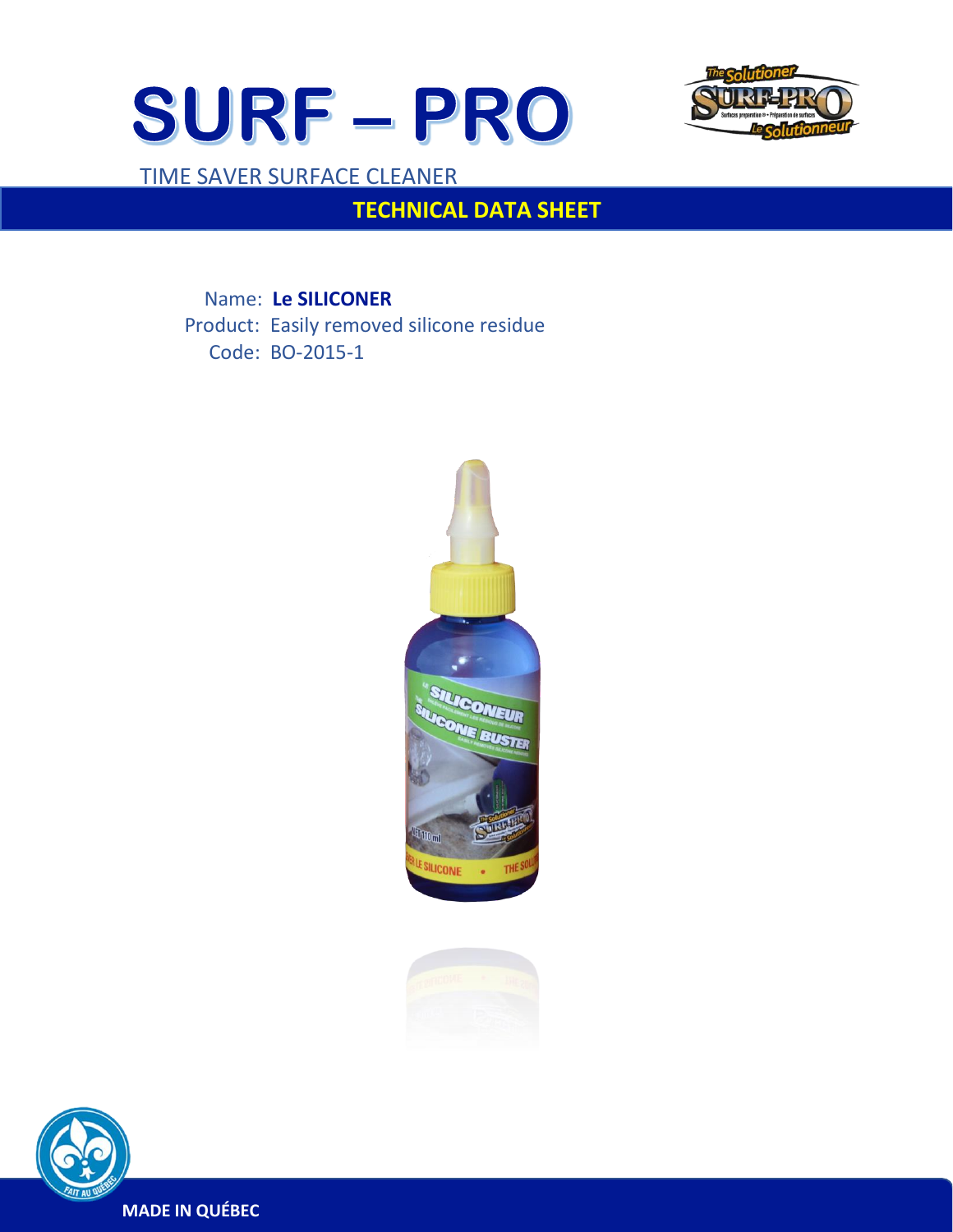## **SURF-PRO**

### **Le SILICONER**



#### **1.1 PRODUCT DESCRIPTION**:

Siliconer is finally the ideal formulation for removing dried and aged silicone residues. Its gel formulation allows uniform application on horizontal and vertical surfaces. It is safe to use and does not damage fragile surfaces such as acrylic or plexiglass.

#### **1.2 USES**:

- **Interior Exterior**
- Wood, acrylic, vinyl, glass, plexiglass, ceramic, chrome,
- brick, cement
- Ideal for baths and showers
- Removes silicone but also thermoplastic sealant

#### **1.3 CHARACTERISTIC**;

- Acts in 30 minutes
- Easy and safe to use
- Easy to clean with water
- Practically odorless
- Removes dry and wet residues

#### **1.4. RESTRICTIONS:**

- Always test on a hidden part because some plastics could be damaged.
- Avoid applying on latex paints.
- **1.5 GUARANTEE:** The high quality of this product is guarantee under the descriptions available on this technical

data sheet and the labels. the manufacturer guarantee is limited only on the quality of the product

and to the refund price of it. this product will give total satisfaction if store and utilised in conformity

with the manufacturer directives.

#### **JP'S TIPS:**

#### **TECHNICAL INFORMATION**

- **2.1 Chemical composition:** Light treated hydro solvent semi-gel.
- **2.2 Container size:** 100ml, UPC code 775115020150
- **2.3 Appearance:** Clear gel liquid with solvent odor
- **2.4 Storage:** Stored in a dry and ventilated place. Avoid excessive heat.

#### **2.5 Physical and chemical properties**:

- Boiling Point: 155 to 230
- Freezing Point: Not determined
- Water solubility: Negligible

#### **APPLICATION PROCEDURES**

**3.1 Instructions for use:** Surface preparation for easy and fast performance: It is mandatory to remove the old silicone as close as possible to the surface.

**3.2 Application instructions:** Apply the Siliconer on the residues and let act 30 minutes. A second application might be necessary. To finish rinse with soapy water and make sure the surface is completely dry before applying the new silicone. Wear gloves and goggles.

### **SAFETY MEASURES**:

**PRECAUTIONS:** Keep out of reach of children. May cause slight eye irritations. Avoid contact with eyes. Keep away from heat, hot surfaces, sparks, open flames and other ignition sources. No smoking**.**

**FIRST AIDS:** If in eyes, rinse the affected areas with water. If swallowed, drink water and call a doctor.